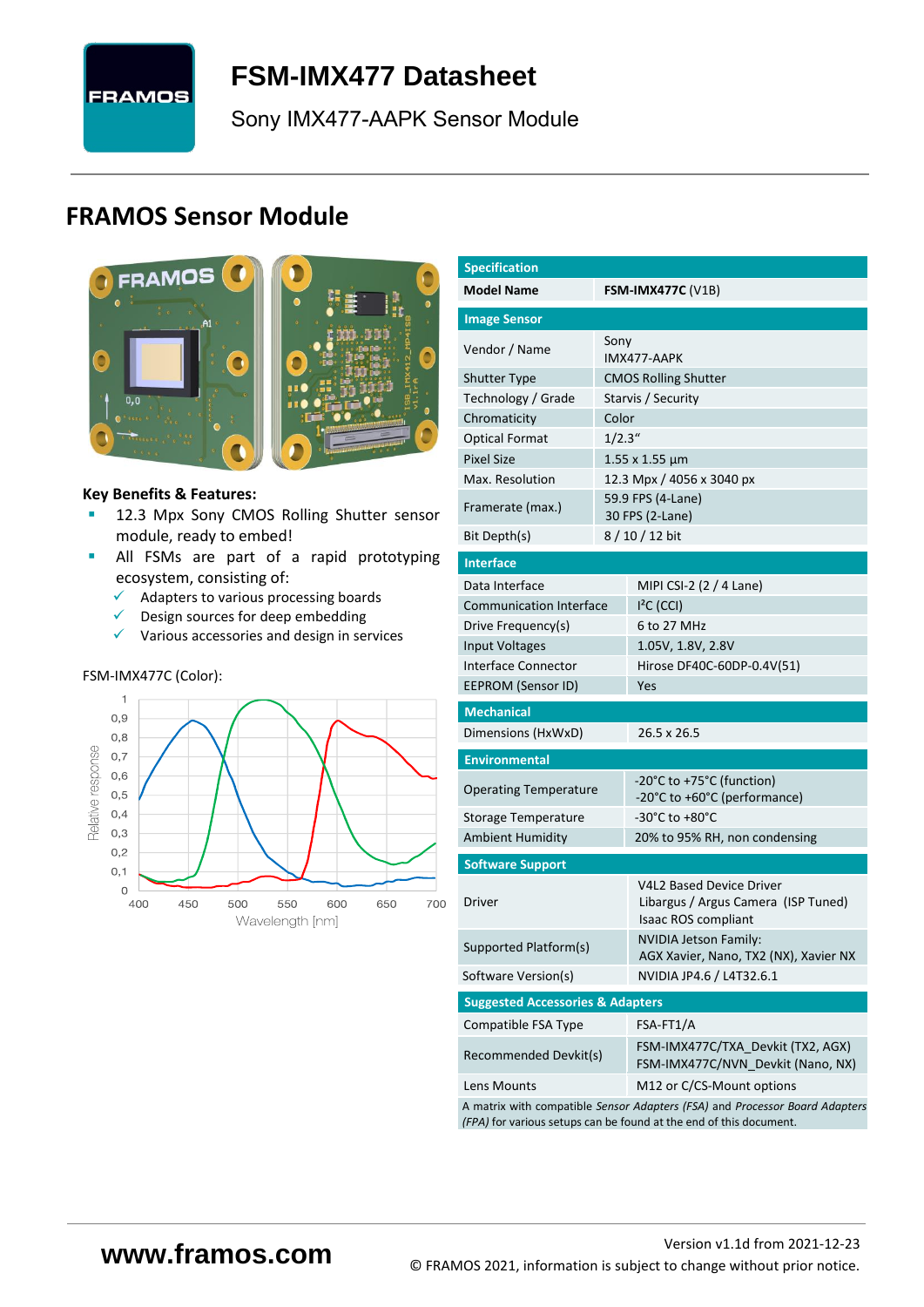#### **Mechanical Drawing**

**PAMOS** 



Sensor image optical center is in mechanical board center.

#### **Connector Pinout**

Type: [Hirose DF40C-60DP-0.4V\(51](#page-0-6)[\)](#page-0-6)  Mating Type: Hirose DF40HC(4.0)-60DS-0.4V(51)



Signals are routed directly from image sensor to connector. Details on specific signals are described in the respective image sensor datasheet.

# **www.framos.com**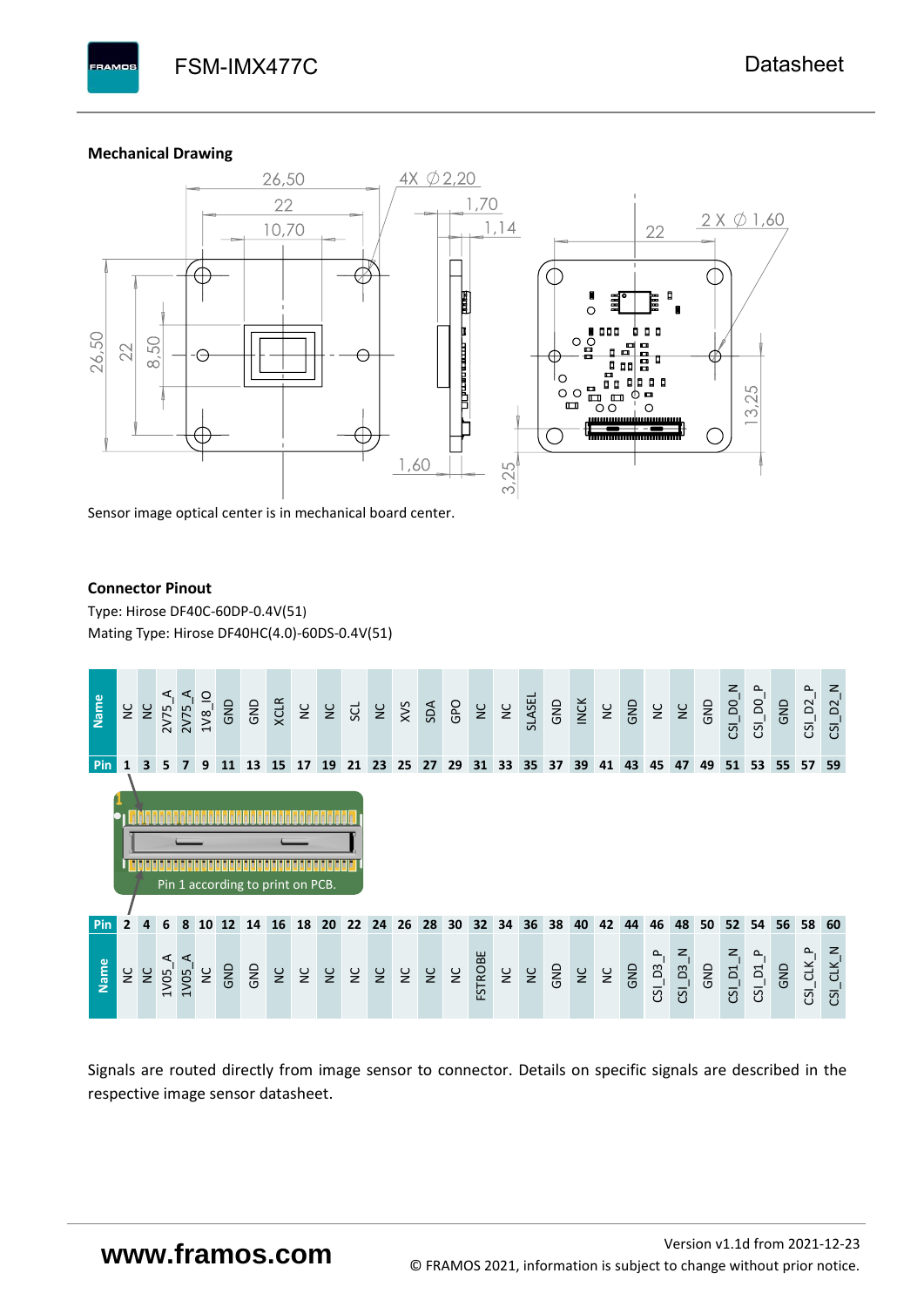FSM-IMX477C

### **Table of Contents**

FRAMOS

| 1 |       |  |
|---|-------|--|
|   | 1.1   |  |
|   | 1.2   |  |
|   | 1.2.1 |  |
|   | 1.2.2 |  |
| 2 |       |  |
|   | 2.1   |  |
|   | 2.1.1 |  |
|   | 2.1.2 |  |
| 3 |       |  |
|   |       |  |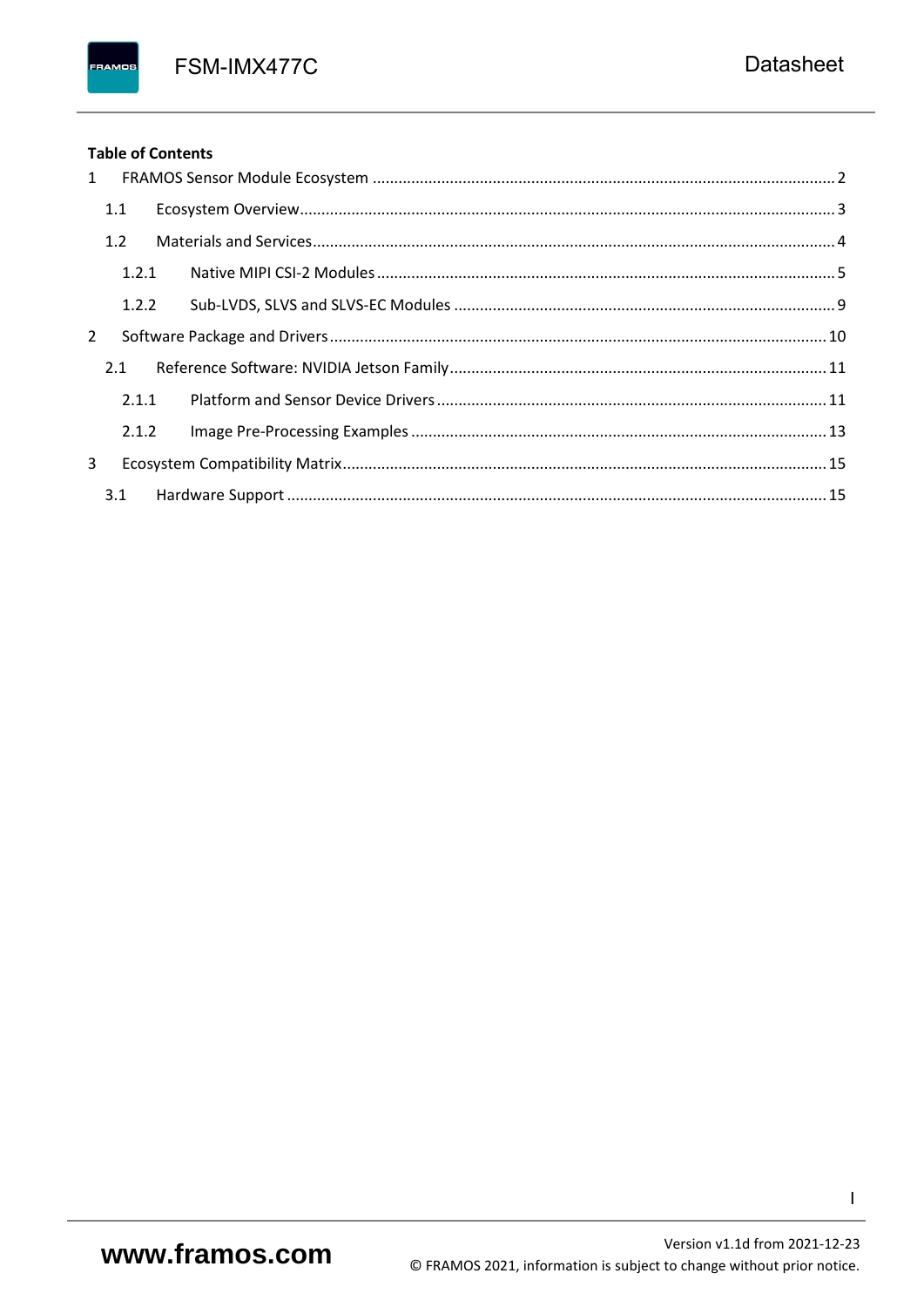## <span id="page-3-0"></span>**1 FRAMOS Sensor Module Ecosystem**

The FSM Ecosystem consists of FRAMOS Sensor Modules, Adapters, Software and Sources, and provides one coherent solution supporting the whole process of integrating image sensors into embedded vision products.

During the evaluation and proof-of-concept phase, off-the-shelf sensor modules with a versatile adapter framework allow the connection of latest image sensor technology to open processing platforms, like the NVIDIA Jetson Family or the 96boards.org standard. Reference drivers and sample applications deliver images immediately after installation, supporting V4L2 and an optional derivate API providing comfortable integration. Within the development phase, electrical design references and driver sources guide with a solid and proven baseline to quickly port into individual system designs and extend scope, while decreasing risk and efforts.

To simplify and relieve the whole supply chain, all FRAMOS Sensor Modules and adapters are optimized and ready for delivery in volume and customization with pre-configured lens holder, lens and further accessories.

#### **Off-the-Shelf Hardware**

- FRAMOS Sensor Modules (FSM) from stock, ready for evaluation and optimized for initial mass production.
- Versatile adapter framework, allowing flexible testing of different modules, on different processing boards:
	- FRAMOS Sensor Adapter (FSA): Everything the specific sensor needs for operation
	- FRAMOS Processor Adapter (FPA): Connect up to four FSM + FSA to a specific processor board
- From lenses, mechanics and cables, all needed imaging accessories from one hand

#### **Kickstart Software Package**

- Drivers with basic sensor integration:
	- V4L2 drivers for specific image sensors
	- Platform specific device tree overlays
- Streamlined V4L2 library (LibSV) with comfortable and generic C/C++ API
- Example applications demonstrating initialization, configuration and image acquisition

Further to the off-the-shelf hard- and software, the Ecosystem supports you on project basis with:

- Driver sources allowing the focus on application specific scope and sensor features
- Electrical references for FSA and FPA, supporting quick and optimized embedding of FSMs
- Engineering services via FRAMOS and its partners, allowing you to focus on your product's unique value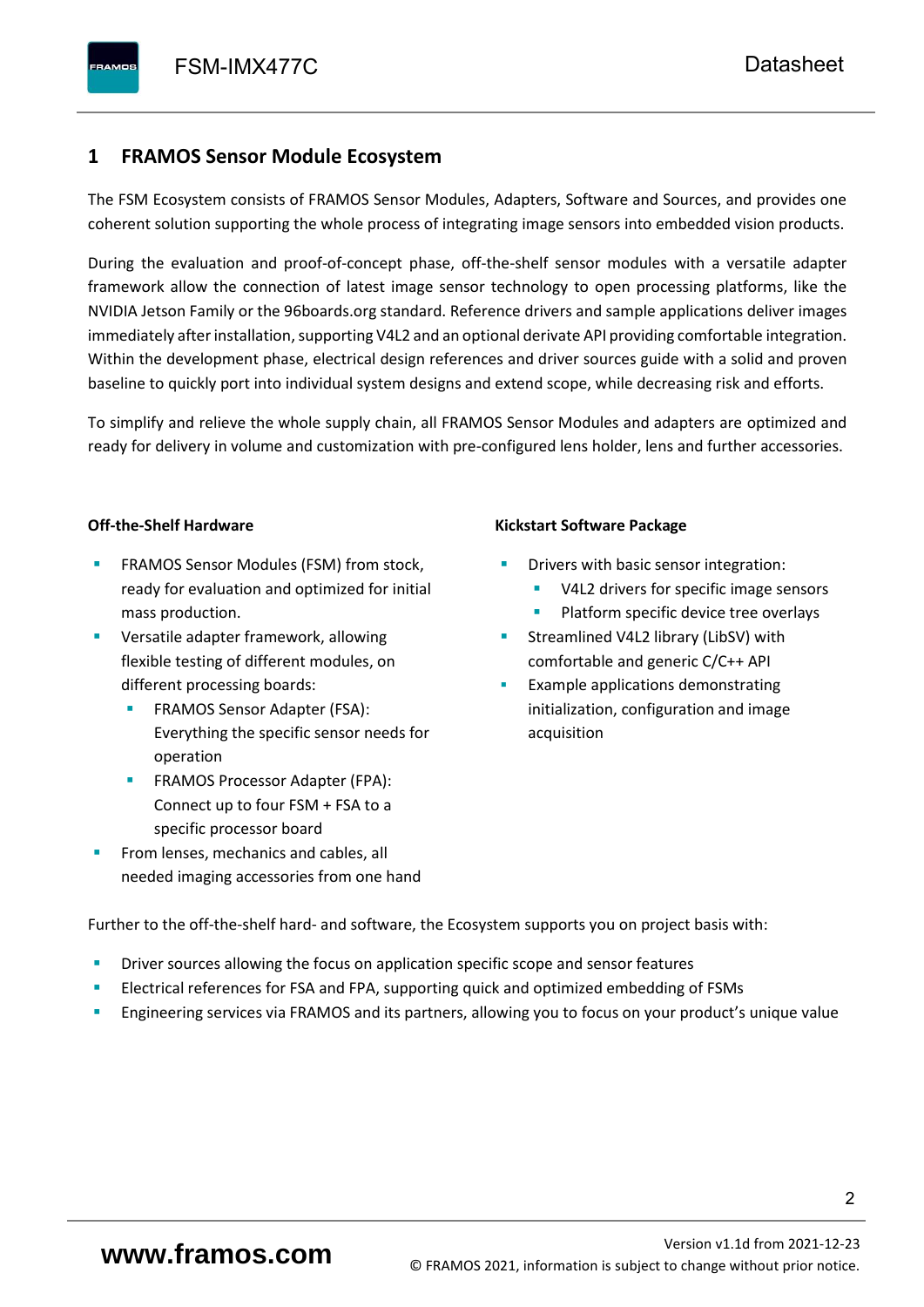# <span id="page-4-0"></span>**1.1 Ecosystem Overview**

**PAMOS** 

The figure below shows a map of compatibility with all components inside the Ecosystem. Every element (or hardware) and connection displayed in **Green** operates with native MIPI CSI-2 (D-PHY) data.



Every component and connection displayed in **Orange** or **Blue** operates with proprietary (Sub-LVDS, SLVS) or standardized (SLVS-EC) LVDS data, that requires further attention to the physical processing of the image data by either data conversion or specific FPGA IP. Users of MIPI CSI-2 based processing systems are supported by FSM specific data conversion located on dedicated FRAMOS Sensor Adapters (FSAs).



*Figure 1: Assembly of a typical Sensor Module Development Kit*

Specification and compatibility of all individual components are listed in the appropriate chapter of the full datasheet. Access to software and drivers is only granted with the purchase of the appropriate development kit. Electrical design sources, support and services are provided on individual basis, they are not part of the development kit or component purchase.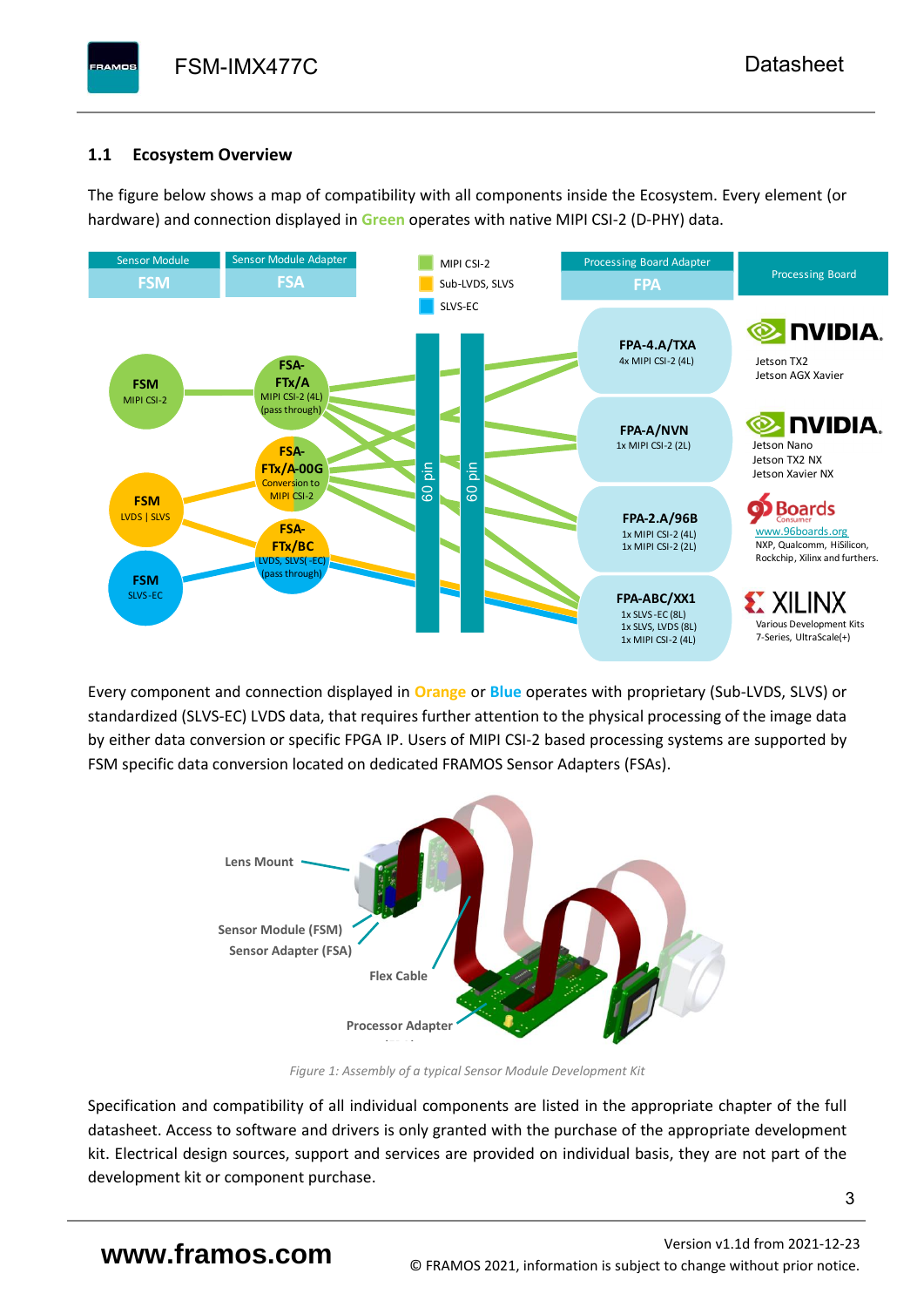#### <span id="page-5-0"></span>**1.2 Materials and Services**

Below you can find a list of materials and services as part of the FRAMOS Sensor Module Ecosystem.

#### **Hardware**

- **EXECTED FRAMOS Sensor Module Development Kits**
- **Individual Parts:** 
	- FRAMOS Sensor Modules
	- **FRAMOS Sensor Adapters**
	- **EXAMOS Processor Adapters**
	- **EXECTED** FRAMOS Module Accessories (Cables, Mounts)

**Software** (part of the Development Kit)

- Software Package for NVIDIA Jetson AGX Xavier, Nano, TX2, TX2 NX and Xavier NX
- Software Package for DragonBoard 410c (96Boards)
- **E** Xilinx FPGA reference implementation for SLVS-EC (Sony IMX421, IMX530)

#### **Design Sources** (on Project Basis)

- Software Driver Sources
- Electrical References for FSA, FPA (Schematics)

#### **Design Services**

- Off-the-shelf hardware customization including size, shape, connector and extended functionality
- Software customization and extension
	- Additional processor board support
	- Further sensor features and image (pre-)processing
- **■** Integration of additional sensors
- Optimization for volume production
- Lens assembly and alignment
- System / solution development
- Production and integration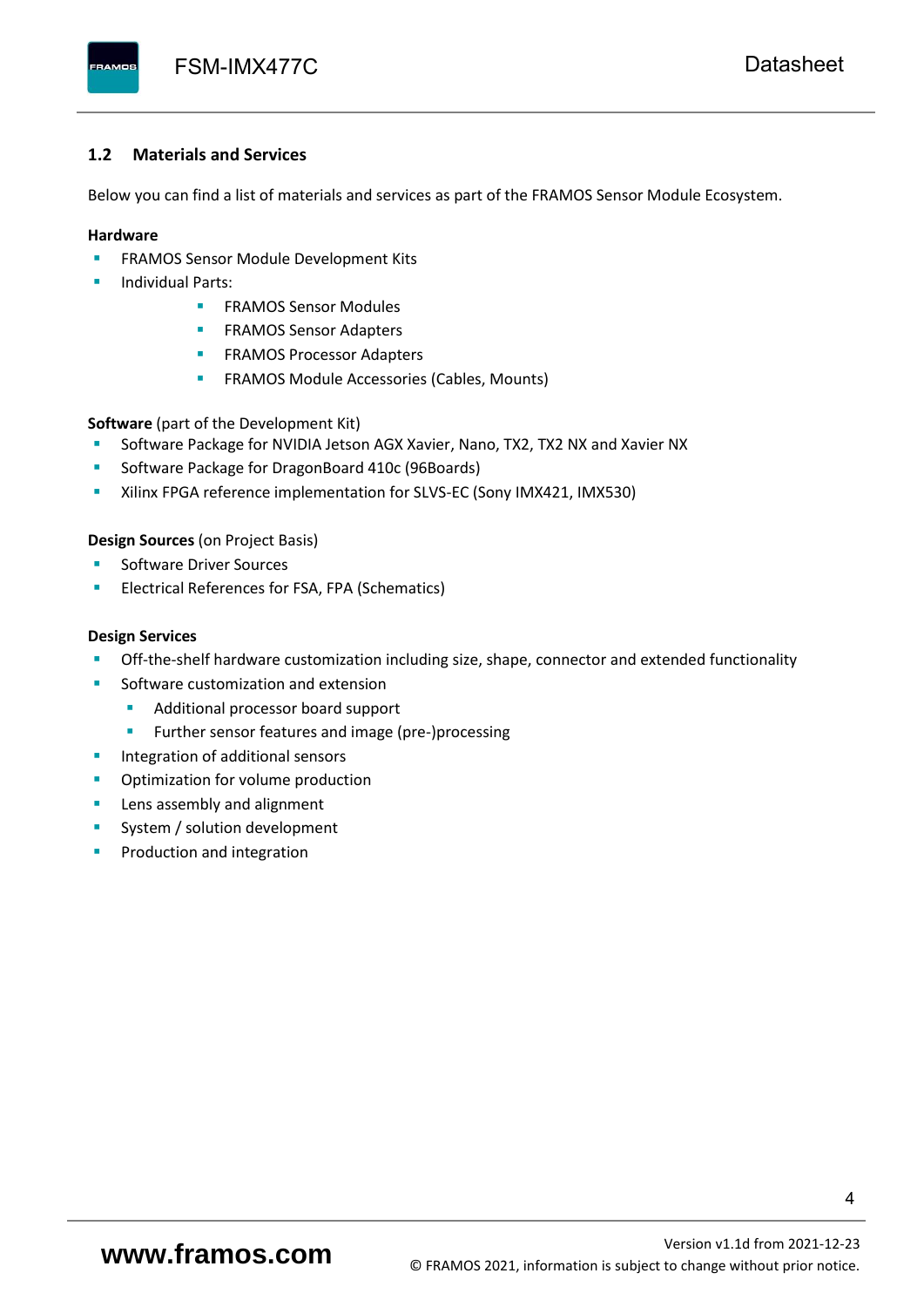### **1.2.1 Native MIPI CSI - 2 Modules**

#### **[Global Shu](#page-0-7)tters**

<span id="page-6-0"></span>

| <b>Model Name</b><br>FSM-IMX297          |                                 | <b>FSM-AR0144</b>            | FSM-IMX296                      | FSM-HDP230                             | FSM-IMX565                             |
|------------------------------------------|---------------------------------|------------------------------|---------------------------------|----------------------------------------|----------------------------------------|
| <b>Shutter Type</b>                      | <b>CMOS Global Shutter</b>      | <b>CMOS Global Shutter</b>   | <b>CMOS Global Shutter</b>      | <b>CMOS Global Shutter</b>             | <b>CMOS Global Shutter</b>             |
| <b>Technology</b>                        | Pregius (Gen2)(Bin)             | ٠                            | Pregius (Gen2)                  |                                        | Pregius S (Gen4)                       |
| <b>Resolution [MP]</b>                   | 0.4                             | 1                            | 1.6                             | 2.3                                    | 12.3                                   |
| <b>Resolution [HxV]</b>                  | 728 x 544                       | 1280 x 800                   | 1456 x 1088                     | 1944 x 1204                            | 4128 x 3008                            |
| Max. Framerate [FPS]                     | 120.9 FPS (1-Lane)              | 60.3 FPS (2-Lane)            | 60.4 FPS (1-Lane)               | 59.9 FPS (4-Lane)<br>59.9 FPS (2-Lane) | 42.6 FPS (4-Lane)<br>22.3 FPS (2-Lane) |
| Mono / Color                             | Mono                            | Color / Mono                 | Mono                            | Color / Mono                           | Color / Mono                           |
| <b>Sensor Manufacturer</b>               | Sony                            | <b>ON Semiconductor</b>      | Sony                            | Pyxalis                                | Sony                                   |
| <b>Sensor Name</b>                       | <b>IMX297LLR /</b><br>IMX297LQR | AR0144CSSM /<br>AR0144CSSC   | <b>IMX296LLR /</b><br>IMX296LQR | HDPYX 230-G Mono<br>/ HDPYX 230-G RGB  | <b>IMX565AAMJ-C/</b><br>IMX565AAQJ-C   |
| <b>Application / Grade</b>               | Sensing                         | Industrial                   | Sensing                         | Automotive                             | Industrial                             |
| <b>Optical Format [inch]</b>             | 1/2.9                           | 1/4                          | 1/2.9                           | 1/2.5                                  | 1/1.1                                  |
| Pixel Size [µm]                          | $6.9 \times 6.9$                | 3x3                          | $3.45 \times 3.45$              | $3.2 \times 3.2$                       | $2.74 \times 2.74$                     |
| <b>Pixel Bitdepth [bit]</b>              | 10 bit                          | 10 / 12 bit                  | 10 bit                          | 8/10/12/14/16<br>bit                   | 8/10/12 bit                            |
| Data Interface [Type]                    | MIPI CSI-2                      | MIPI CSI-2                   | MIPI CSI-2                      | MIPI CSI-2                             | MIPI CSI-2                             |
| Data Interface [# Lanes]                 | $\mathbf{1}$                    | 1/2                          | $\mathbf{1}$                    | 2/4                                    | 2/4                                    |
| <b>Communication Interface</b>           | $I2C$ (4-wire serial)           | $l^2C$                       | $I2C$ (4-wire serial)           | $I^2C$                                 | $I^2C$                                 |
| <b>Drive Frequency [MHz]</b>             | 37.125 / 74.25 / 54             | 6 to 48                      | 37.125 / 74.25 / 54             | 6 to 27                                | 37.125 / 54 / 74.25<br><b>MHz</b>      |
| <b>Input Voltages</b>                    | 1.2V, 1.8V, 3.3V                | 1.2V, 1.8V, 2.8V             | 1.2V, 1.8V, 3.3V                | 1.2V, 1.8V, 2.8V                       | 1.1V, 1.8V, 2.9V, 3.3V                 |
| <b>Supported Lens Mounts</b>             | M12 or<br>C/CS-Mount options    | M12 or<br>C/CS-Mount options | M12 or<br>C/CS-Mount options    | M12 or<br>C/CS-Mount options           | C/CS-Mount option                      |
| <b>Board Dimensions [mm<sup>2</sup>]</b> | 26.5 mm x 26.5 mm               | 26.5 mm x 26.5 mm            | 26.5 mm x 26.5 mm               | 26.5 mm x 26.5 mm                      | 26.5 mm x 26.5 mm                      |

 $\mathfrak{g}$ 

**www.framos.com**

www.framos.com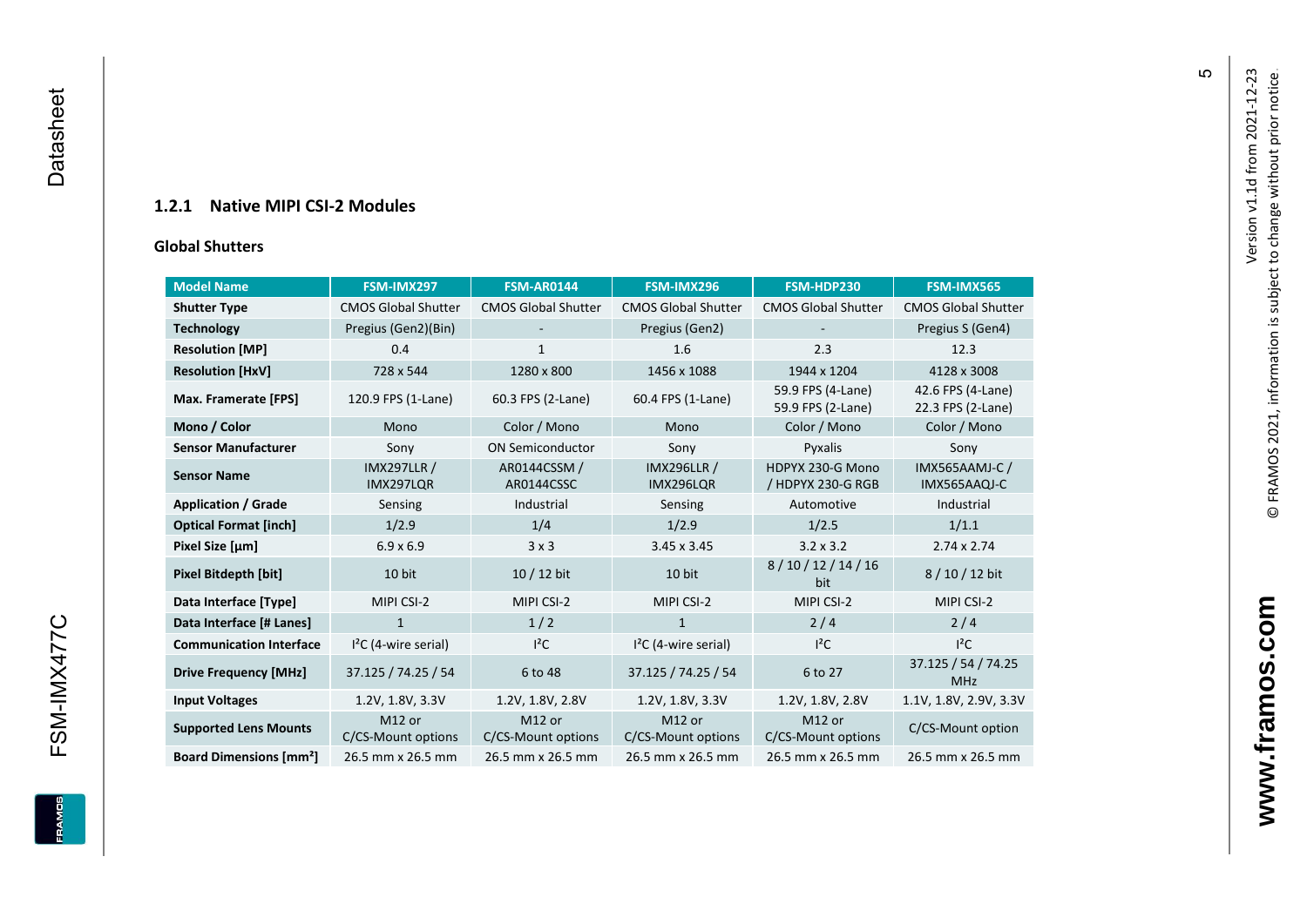#### **Rolling Shutters (Part 1/ 3 ) – up to 5 MP**

| <b>Model Name</b>                                     | FSM-IMX327                         | FSM-IMX290                          | FSM-IMX462                                     | FSM-IMX464                         | FSM-IMX335                         | <b>FSM-AR0521</b>                  |
|-------------------------------------------------------|------------------------------------|-------------------------------------|------------------------------------------------|------------------------------------|------------------------------------|------------------------------------|
| <b>CMOS Rolling</b><br><b>Shutter Type</b><br>Shutter |                                    | <b>CMOS Rolling</b><br>Shutter      | <b>CMOS Rolling</b><br>Shutter                 | <b>CMOS Rolling</b><br>Shutter     | <b>CMOS Rolling</b><br>Shutter     | <b>CMOS Rolling</b><br>Shutter     |
| <b>Technology</b>                                     | Starvis + NIR                      | Starvis + NIR                       | <b>Starvis</b>                                 | Starvis + NIR                      | <b>Starvis</b>                     |                                    |
| <b>Resolution [MP]</b>                                | 2.1                                | 2.1                                 | 2.1                                            | 4.2                                | 5                                  | 5                                  |
| <b>Resolution [HxV]</b>                               | 1920 x 1080                        | 1920 x 1080                         | 1920 x 1080                                    | 2712 x 1538                        | 2616 x 1964                        | 2592 x 1944                        |
| Max. Framerate [FPS]                                  | 60 FPS (4-Lane)<br>60 FPS (2-Lane) | 120 FPS (4-Lane)<br>60 FPS (2-Lane) | 120 FPS (4-Lane)<br>60 FPS (2-Lane)            | 90 FPS (4-Lane)<br>30 FPS (2-Lane) | 60 FPS (4-Lane)<br>30 FPS (2-Lane) | 69 FPS (4-Lane)<br>34 FPS (2-Lane) |
| Mono / Color                                          | Color                              | Color                               | Mono                                           | Color / Mono                       | Color / Mono                       | Color / Mono                       |
| <b>Sensor Manufacturer</b>                            | Sony                               | Sony                                | Sony                                           | Sony                               | Sony                               | <b>ON Semiconductor</b>            |
| <b>Sensor Name</b>                                    | <b>IMX327LOR1</b>                  | IMX462LOR-C                         | <b>IMX290LLR /</b><br>IMX464LQR-C<br>IMX290LQR |                                    | <b>IMX335LLN /</b><br>IMX335LQN    | AR0521SR2M /<br>AR0521SR2C         |
| <b>Application / Grade</b>                            | Security                           | Security                            | Security                                       | Security                           | Security                           |                                    |
| <b>Optical Format [inch]</b>                          | 1/2.8                              | 1/2.8                               | 1/2.8                                          | 1/1.8                              | 1/2.8                              | 1/2.5                              |
| Pixel Size [µm]                                       | $2.9 \times 2.9$                   | $2.9 \times 2.9$                    | $2.9 \times 2.9$                               | $2.9 \times 2.9$                   | $2 \times 2$                       | $2.2 \times 2.2$                   |
| <b>Pixel Bitdepth [bit]</b>                           | 10 / 12 bit                        | 10 / 12 bit                         | 10 / 12 bit<br>10 / 12 bit                     |                                    | 10 / 12 bit                        | 8/10/12 bit                        |
| Data Interface [Type]                                 | MIPI CSI-2                         | MIPI CSI-2                          | MIPI CSI-2                                     | MIPI CSI-2                         | MIPI CSI-2                         | MIPI CSI-2                         |
| Data Interface [# Lanes]                              | 2/4                                | 2/4                                 | 2/4                                            | 2/4                                | 2/4                                | 2/4                                |
| <b>Communication Interface</b>                        | $I2C$ (4-wire serial)              | $l^2C$                              | $I2C$ (4-wire serial)                          | $I^2C$                             | $l^2C$                             | $l^2C$                             |
| <b>Drive Frequency [MHz]</b>                          | 37.125 / 74.25<br>37.125 / 74.25   |                                     | 37.125 / 74.25                                 | 6 to 27 / 37.125 /<br>74.25        | $6 - 27 / 37.125 /$<br>74.25       | 10 to 48                           |
| <b>Input Voltages</b>                                 | 1.2V, 1.8V, 2.9V                   | 1.2V, 1.8V, 2.9V                    | 1.2V, 1.8V, 2.9V                               | 1.2V, 1.8V, 2.9V                   | 1.2V, 1.8V, 2.9V                   | 1.2V, 1.8V, 2.7V                   |
| <b>Supported Lens Mounts</b>                          | M12 or C/CS-Mount<br>options       | M12 or C/CS-Mount<br>options        | M12 or C/CS-Mount<br>options                   | M12 or C/CS-Mount<br>options       | M12 or C/CS-Mount<br>options       | M12 or C/CS-Mount<br>options       |
| <b>Board Dimensions [mm<sup>2</sup>]</b>              | $26.5 \times 26.5$                 | $26.5 \times 26.5$                  | 26.5 x 26.5                                    | $26.5 \times 26.5$                 | 26.5 x 26.5                        | 26.5 x 26.5                        |

 $\pmb{\circ}$ 

**www.framos.com**

www.framos.com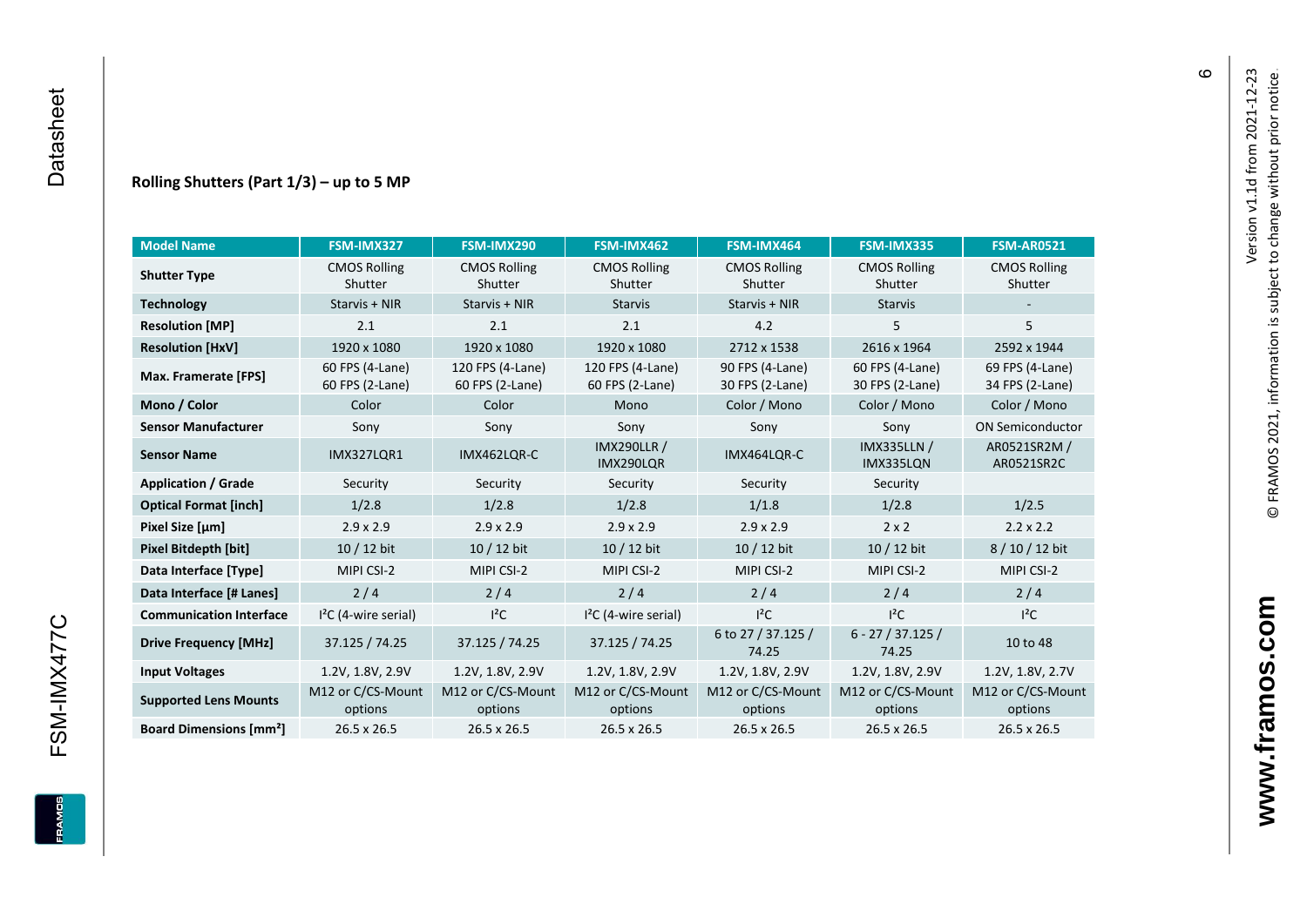#### **Rolling Shutters (Part 2/ 3 ) – 8 MP**

| <b>Model Name</b>                                     | FSM-IMX334                      | FSM-IMX485                         | <b>FSM-IMX585</b>                    | FSM-IMX678                         | <b>FSM-IMX415</b>                  | <b>FSM-IMX715</b>                  |
|-------------------------------------------------------|---------------------------------|------------------------------------|--------------------------------------|------------------------------------|------------------------------------|------------------------------------|
| <b>CMOS Rolling</b><br><b>Shutter Type</b><br>Shutter |                                 | <b>CMOS Rolling</b><br>Shutter     | <b>CMOS Rolling</b><br>Shutter       | <b>CMOS Rolling</b><br>Shutter     | <b>CMOS Rolling</b><br>Shutter     | <b>CMOS Rolling</b><br>Shutter     |
| <b>Technology</b>                                     | <b>Starvis</b>                  | Starvis + NIR                      | Starvis2                             | Starvis2                           | Starvis + NIR                      | Starvis + NIR                      |
| <b>Resolution [MP]</b>                                | 8.3                             | 8.3                                | 8.3                                  | 8.3                                | 8.4                                | 8.4                                |
| <b>Resolution [HxV]</b>                               | 3864 x 2180                     | 3864 x 2180                        | 3856 x 2180                          | 3856 x 2180                        | 3864 x 2192                        | 3864 x 2192                        |
| Max. Framerate [FPS]                                  | 60 FPS (4-Lane)                 | 72 FPS (4-Lane)<br>38 FPS (2-Lane) | 90.1 FPS (4-Lane)<br>30 FPS (2-Lane) | 72 FPS (4-Lane)<br>30 FPS (2-Lane) | 90 FPS (4-Lane)<br>44 FPS (2-Lane) | 90 FPS (4-Lane)<br>44 FPS (2-Lane) |
| Mono / Color                                          | Color / Mono                    | Color                              | Color                                | Color / Mono                       | Color                              | Color                              |
| <b>Sensor Manufacturer</b>                            | Sony                            | Sony                               | Sony                                 | Sony                               | Sony                               | Sony                               |
| <b>Sensor Name</b>                                    | <b>IMX334LLR /</b><br>IMX334LQR | <b>IMX485LQJ</b>                   | IMX585AAQJ1-C                        | IMX678AAQR1                        | IMX415-AAQR                        | IMX715AAQR1                        |
| <b>Application / Grade</b>                            | Security                        | Security                           | Security                             | Security                           | Security                           | Security                           |
| <b>Optical Format [inch]</b>                          | 1/1.8                           | 1/1.2                              | 1/1.2<br>1/1.8                       |                                    | 1/2.8                              | 1/2.8                              |
| Pixel Size [µm]                                       | $2 \times 2$                    | $2.9 \times 2.9$                   | $2.9 \times 2.9$                     | $2 \times 2$                       | $1.45 \times 1.45$                 | $1.45 \times 1.45$                 |
| <b>Pixel Bitdepth [bit]</b>                           | 10 / 12 bit                     | 10 / 12 bit                        | 10 / 12 bit                          | $10/12$ bit                        | 10 / 12 bit                        | $10/12$ bit                        |
| Data Interface [Type]                                 | MIPI CSI-2                      | MIPI CSI-2                         | MIPI CSI-2                           | MIPI CSI-2                         | MIPI CSI-2                         | MIPI CSI-2                         |
| Data Interface [# Lanes]                              | $\overline{4}$                  | 2/4                                | 2/4                                  | 2/4                                | 2/4                                | 2/4                                |
| <b>Communication Interface</b>                        | $I^2C$                          | $I^2C$                             | $I^2C$                               | $I^2C$                             | $I^2C$                             | $I^2C$                             |
| <b>Drive Frequency [MHz]</b>                          | $6 - 27 / 37.125 /$<br>74.25    | 6 to 27 / 37.125 /<br>74.25        | 6 to 27 / 37.125 /<br>72/74.25       | $6 - 27 / 37.125 /$<br>74.25       | 24 / 27 / 37.125 /<br>72 / 74.25   | 24 / 27 / 37.125 /<br>72 / 74.25   |
| <b>Input Voltages</b>                                 | 1.2V, 1.8V, 2.9V                | 1.2V, 1.8V, 2.9V                   | 1.1V, 1.8V, 3.3V                     | 1.1V, 1.8V, 3.3V                   | 1.1V, 1.8V, 2.9V                   | 1.1V, 1.8V, 2.9V                   |
| <b>Supported Lens Mounts</b>                          | M12 or C/CS-<br>Mount options   | C/CS-Mount option                  | C/CS-Mount option                    | M12 or C/CS-<br>Mount options      | M12 or C/CS-<br>Mount options      | M12 or C/CS-<br>Mount options      |
| <b>Board Dimensions [mm<sup>2</sup>]</b>              | 26.5 x 26.5                     | $26.5 \times 26.5$                 | 26.5 x 26.5                          | $26.5 \times 26.5$                 | 26.5 x 26.5                        | 26.5 x 26.5                        |

 $\overline{r}$ 

FSM-IMX477C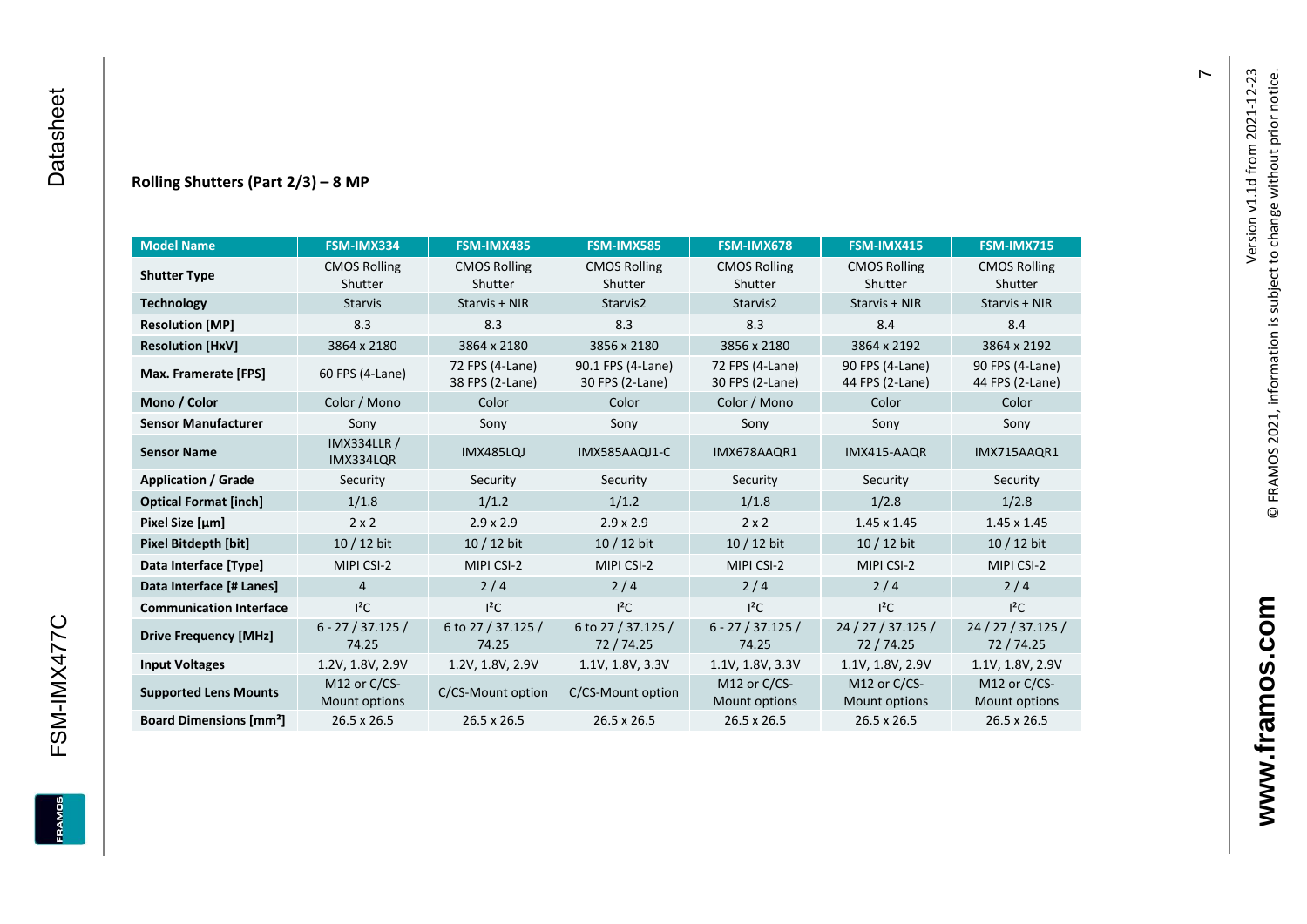| <b>Model Name</b>                        | FSM-IMX412                               | FSM-IMX577                               | FSM-IMX477                               | <b>FSM-AR1335</b>                    | FSM-IMX283                  |
|------------------------------------------|------------------------------------------|------------------------------------------|------------------------------------------|--------------------------------------|-----------------------------|
| <b>Shutter Type</b>                      | <b>CMOS Rolling Shutter</b>              | <b>CMOS Rolling Shutter</b>              | <b>CMOS Rolling Shutter</b>              | <b>CMOS Rolling Shutter</b>          | <b>CMOS Rolling Shutter</b> |
| <b>Technology</b>                        | <b>Starvis</b><br><b>Starvis</b>         |                                          | <b>Starvis</b>                           |                                      | <b>Starvis</b>              |
| <b>Resolution [MP]</b>                   | 12.3                                     | 12.3                                     | 12.3                                     | 13.1                                 | 20.2                        |
| <b>Resolution [HxV]</b>                  | 4056 x 3040                              | 4056 x 3040                              | 4056 x 3040                              | 4208 x 3120                          | 5496 x 3694                 |
| Max. Framerate [FPS]                     | 59.9 FPS (4-Lane)<br>30 FPS (2-Lane)     | 59.9 FPS (4-Lane)<br>30 FPS (2-Lane)     | 59.9 FPS (4-Lane)<br>30 FPS (2-Lane)     | 27.2 FPS (4-Lane)<br>13 FPS (2-Lane) | 24.7 FPS (4-Lane)           |
| Mono / Color                             | Color                                    | Color                                    | Color                                    | Color                                | Color                       |
| <b>Sensor Manufacturer</b>               | Sony                                     | Sony                                     | Sony                                     | <b>ON Semiconductor</b>              | Sony                        |
| <b>Sensor Name</b>                       | IMX412-AACK                              | IMX477-AAPK                              | IMX577-AACK                              | AR1335CSSM /<br>AR1335CSSC           | <b>IMX283CQJ</b>            |
| <b>Application / Grade</b>               | Security                                 | Security                                 | Security                                 | Industrial                           | Audio/Video                 |
| <b>Optical Format [inch]</b>             | 1/2.3                                    | 1/2.3                                    | 1/2.3                                    | 1/3.2                                | $\mathbf{1}$                |
| Pixel Size [µm]                          | $1.55 \times 1.55$                       | $1.55 \times 1.55$                       | $1.55 \times 1.55$                       | $1.1 \times 1.1$                     | $2.4 \times 2.4$            |
| Pixel Bitdepth [bit]                     | $10/12$ bit                              | 8 / 10 / 12 bit                          | 8 / 10 / 12 bit                          | 8 / 10 bit                           | 10 / 12 bit                 |
| Data Interface [Type]                    | MIPI CSI-2                               | MIPI CSI-2                               | MIPI CSI-2                               | MIPI CSI-2                           | MIPI CSI-2                  |
| Data Interface [# Lanes]                 | 2/4                                      | 2/4                                      | 2/4                                      | 2/4                                  | 4                           |
| <b>Communication Interface</b>           | $I2C$ (CCI)                              | $I2C$ (CCI)                              | $I2C$ (CCI)                              | $l^2C$                               | $l^2C$                      |
| <b>Drive Frequency [MHz]</b>             | 6/12/18/27                               | 6 to 27                                  | 6 to 27                                  | 6 to 48                              | 6 to 27                     |
| <b>Input Voltages</b>                    | 1.05V, 1.8V, 2.75V                       | 1.05V, 1.8V, 2.8V                        | 1.05V, 1.8V, 2.8V                        | 1.2V, 1.8V, 2.7V                     | 1.2V, 1.8V, 2.9V            |
| <b>Supported Lens Mounts</b>             | M <sub>12</sub> or<br>C/CS-Mount options | M <sub>12</sub> or<br>C/CS-Mount options | M <sub>12</sub> or<br>C/CS-Mount options | M12 or<br>C/CS-Mount options         | C/CS-Mount option           |
| <b>Board Dimensions [mm<sup>2</sup>]</b> | 26.5 x 26.5                              | 26.5 x 26.5                              | 26.5 x 26.5                              | 26.5 x 26.5                          | 26.5 x 26.5                 |

 $\infty$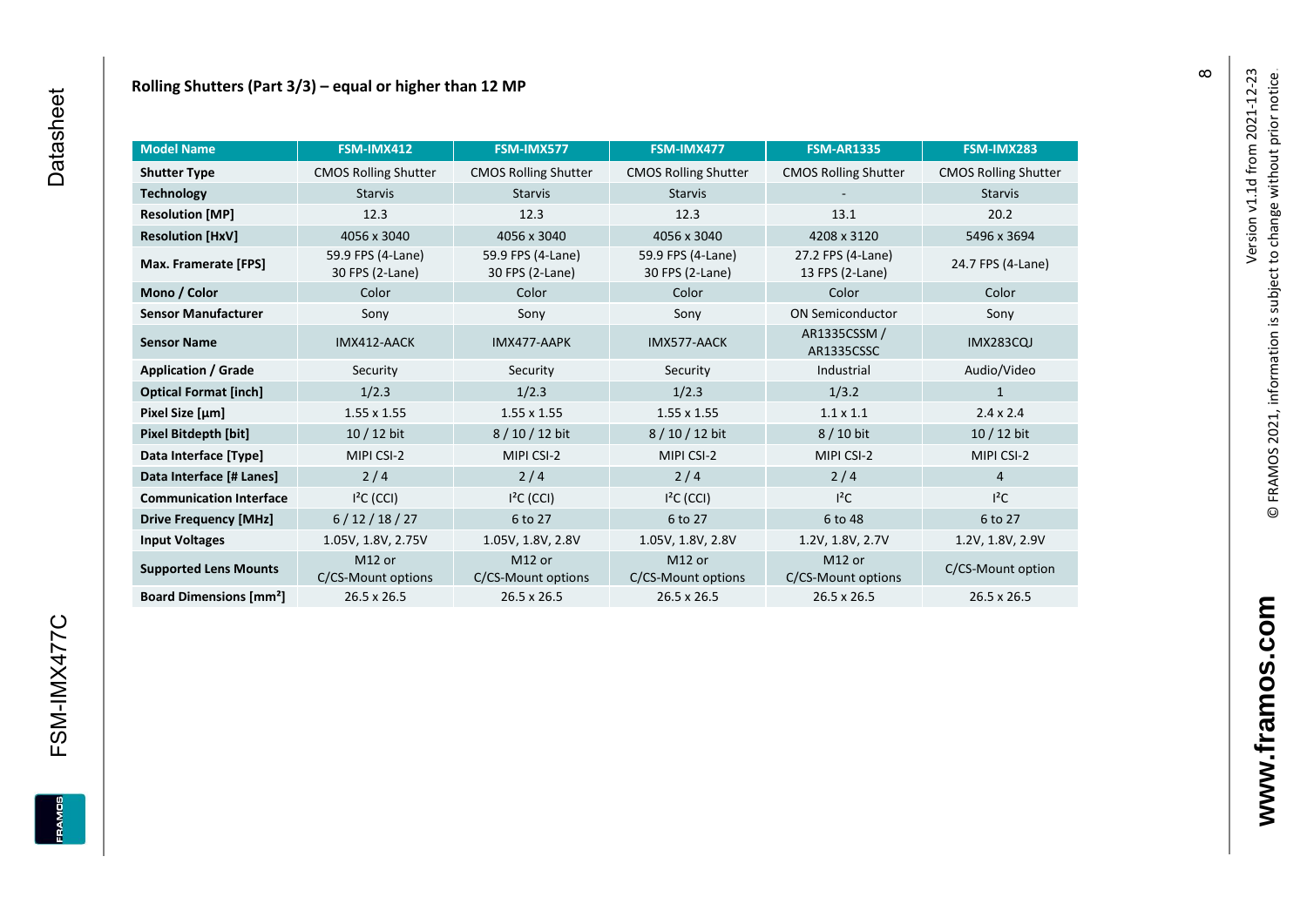#### **[1.2.2](#page-0-7) Sub -LVDS, SLVS and SLVS -EC Modules**

| <b>Model Name</b>                        | FSM-IMX264                 | FSM-IMX304                 | FSM-IMX530                                            |
|------------------------------------------|----------------------------|----------------------------|-------------------------------------------------------|
| <b>Shutter Type</b>                      | <b>CMOS Global Shutter</b> | <b>CMOS Global Shutter</b> | <b>CMOS Global Shutter</b>                            |
| <b>Technology</b>                        | Pregius (Gen2)             | Pregius (Gen2)             | Pregius S (Gen4)                                      |
| <b>Resolution [MP]</b>                   | 5.1                        | 12.4                       | 24.5                                                  |
| <b>Resolution [HxV]</b>                  | 2464 x 2056                | 4112 x 3008                | 5328 x 4608                                           |
| Max. Framerate [FPS]                     | CSI-2: 35.7 FPS (4-Lane)   | CSI-2: 23.4 FPS (4-Lane)   | SLVS-EC: 106.9 FPS (8-Lane)<br>CSI-2: 30 FPS (4-Lane) |
| Mono / Color                             | Color / Mono               | Color / Mono               | Color / Mono                                          |
| <b>Sensor Manufacturer</b>               | Sony                       | Sony                       | Sony                                                  |
| <b>Sensor Name</b>                       | IMX264LLR / IMX264LQR      | IMX304LLR / IMX304LQR      | IMX530-AAMJ / IMX530-AAQJ                             |
| <b>Application / Grade</b>               | Industrial                 | Industrial                 | Industrial                                            |
| <b>Optical Format [inch]</b>             | 2/3                        | 1.1                        | 1.2                                                   |
| Pixel Size [µm]                          | $3.45 \times 3.45$         | $3.45 \times 3.45$         | $2.74 \times 2.74$                                    |
| Pixel Bitdepth [bit]                     | 12 bit                     | 12 bit                     | 8/10/12 bit                                           |
| Data Interface [Type]                    | SubLVDS                    | <b>SubLVDS</b>             | SLVS, SLVS-EC                                         |
| Data Interface [# Lanes]                 | 4                          | 4/8                        | 1/2/4/8                                               |
| <b>Communication Interface</b>           | $I2C$ (4-wire serial)      | $I2C$ (4-wire serial)      | $I2C$ (4-wire serial)                                 |
| <b>Drive Frequency [MHz]</b>             | 37.125 / 54 / 74.25        | 37.125 / 54 / 74.25        | 37.125 / 54 / 74.25                                   |
| <b>Input Voltages</b>                    | 1.2V, 1.8V, 3.3V           | 1.2V, 1.8V, 3.3V           | 1.1V, 1.8V, 2.9V, 3.3V                                |
| <b>Supported Lens Mounts</b>             | C/CS-Mount option          | C/CS-Mount option          | C/CS-Mount option                                     |
| <b>Board Dimensions [mm<sup>2</sup>]</b> | 28 x 28                    | 28 x 28                    | 28 x 28                                               |

თ

**www.framos.com**

www.framos.com

<span id="page-10-0"></span>FSM-IMX477C

**EDWARE**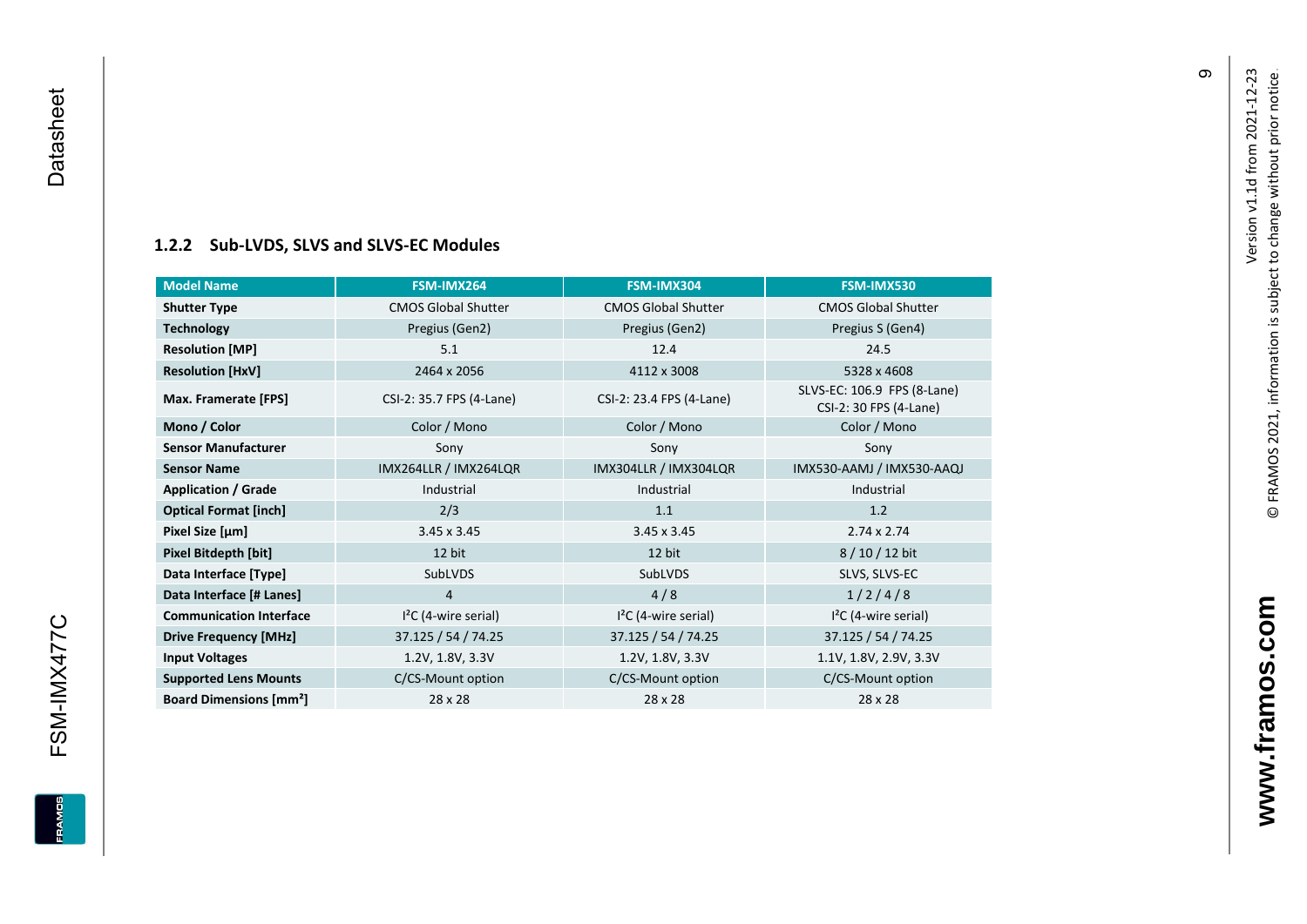# <span id="page-11-0"></span>**2 Software Package and Drivers**

As FRAMOS we know that the getting started with a new technology is the biggest challenge. The idea behind the Software Package is to enable embedded software engineers to get quickly to a streaming system and provide at the same time all tools that are needed to extend and adapt it according the individual needs of the application.

#### **What the software package and driver are:**

- A reference for a custom sensor implementation
- Demonstrating how to use the required interfaces
- Demonstrating how to communicate with the image sensor
- Demonstrating how to generaly initialize and configure the image sensor
- Provide initial image streaming output to the user space
- Demonstrating how to run basic image processing on pixel data

#### **Supported Processor Platforms**

The table below shows which platforms are supported by the standard driver package, and how many FSMs can at maximum be operated in parallel.

| <b>Sensor Module</b> | <b>NVIDIA</b><br><b>Jetson TX2</b> | <b>NVIDIA</b><br><b>AGX Xavier</b> | <b>NVIDIA</b><br><b>Jetson Nano,</b><br><b>TX2 NX, Xavier</b><br><b>NX</b> | <b>DragonBoard</b><br>410c | 96Boards<br><b>Consumer</b><br><b>Edition</b> | <b>Xilinx</b><br><b>Development</b><br><b>Boards</b> |  |
|----------------------|------------------------------------|------------------------------------|----------------------------------------------------------------------------|----------------------------|-----------------------------------------------|------------------------------------------------------|--|
| <b>FSM-AR0144</b>    | $\overline{4}$                     |                                    | $\overline{2}$                                                             |                            |                                               |                                                      |  |
| <b>FSM-AR0521</b>    | $\overline{4}$                     |                                    | $\overline{2}$                                                             | $\overline{2}$             |                                               |                                                      |  |
| <b>FSM-AR1335</b>    | 4                                  |                                    | $\overline{2}$                                                             |                            |                                               |                                                      |  |
| FSM-HDP230           | $\overline{4}$                     | $\overline{4}$                     | $\overline{2}$                                                             |                            |                                               |                                                      |  |
| FSM-IMX264           | $\overline{2}$                     | $\overline{4}$                     | $\overline{\phantom{a}}$                                                   |                            |                                               |                                                      |  |
| FSM-IMX283           | $\overline{2}$                     | $\overline{4}$                     | $\overline{\phantom{a}}$                                                   |                            |                                               |                                                      |  |
| FSM-IMX290           | 4                                  |                                    | $\overline{2}$                                                             | $\overline{2}$             |                                               |                                                      |  |
| FSM-IMX296           | 4                                  |                                    | $\overline{2}$                                                             | $\overline{2}$             |                                               |                                                      |  |
| FSM-IMX297           | 4                                  |                                    | $\overline{2}$                                                             |                            |                                               |                                                      |  |
| FSM-IMX304           | $\overline{2}$                     | $\overline{4}$                     | $\overline{\phantom{a}}$                                                   |                            |                                               |                                                      |  |
| FSM-IMX327           | 4                                  |                                    | $\overline{2}$                                                             | $\overline{2}$             |                                               |                                                      |  |
| FSM-IMX334           | $\overline{2}$                     | $\overline{4}$                     | $\overline{\phantom{0}}$                                                   |                            | HW only, driver development                   |                                                      |  |
| FSM-IMX335           | 4                                  |                                    | $\overline{2}$                                                             |                            |                                               | on project basis.                                    |  |
| FSM-IMX412           | $\overline{4}$                     |                                    | $\overline{2}$                                                             | $\overline{2}$             |                                               |                                                      |  |
| FSM-IMX415           | $\overline{4}$                     |                                    | $\overline{2}$                                                             |                            |                                               |                                                      |  |
| FSM-IMX462           | $\overline{4}$                     |                                    | $\overline{2}$                                                             |                            |                                               |                                                      |  |
| FSM-IMX464           | 4                                  |                                    | $\overline{2}$                                                             |                            |                                               |                                                      |  |
| FSM-IMX477           | 4                                  |                                    | $\overline{2}$                                                             |                            |                                               |                                                      |  |
| FSM-IMX485           | 4                                  |                                    | $\overline{2}$                                                             |                            |                                               |                                                      |  |
| FSM-IMX565           | $\overline{4}$                     |                                    | $\overline{2}$                                                             |                            |                                               |                                                      |  |
| FSM-IMX577           | $\overline{4}$                     |                                    | $\overline{2}$                                                             |                            |                                               |                                                      |  |
| FSM-IMX585           | $\overline{4}$                     |                                    | $\overline{2}$                                                             |                            |                                               |                                                      |  |
| FSM-IMX678           | 4                                  |                                    | $\overline{2}$                                                             |                            |                                               |                                                      |  |
| FSM-IMX715           | $\overline{4}$                     |                                    | $\overline{2}$                                                             |                            |                                               |                                                      |  |
| FSM-IMX530           | $\overline{2}$                     | $\overline{4}$                     |                                                                            |                            |                                               | 1 <sup>1</sup>                                       |  |

*Table 1: Ecosystem Software Package - Supported number of FSMs per processing board*

<sup>1</sup> SLVS-EC based FPGA reference implementation as part of the SLVS-EC RX IP Core offering.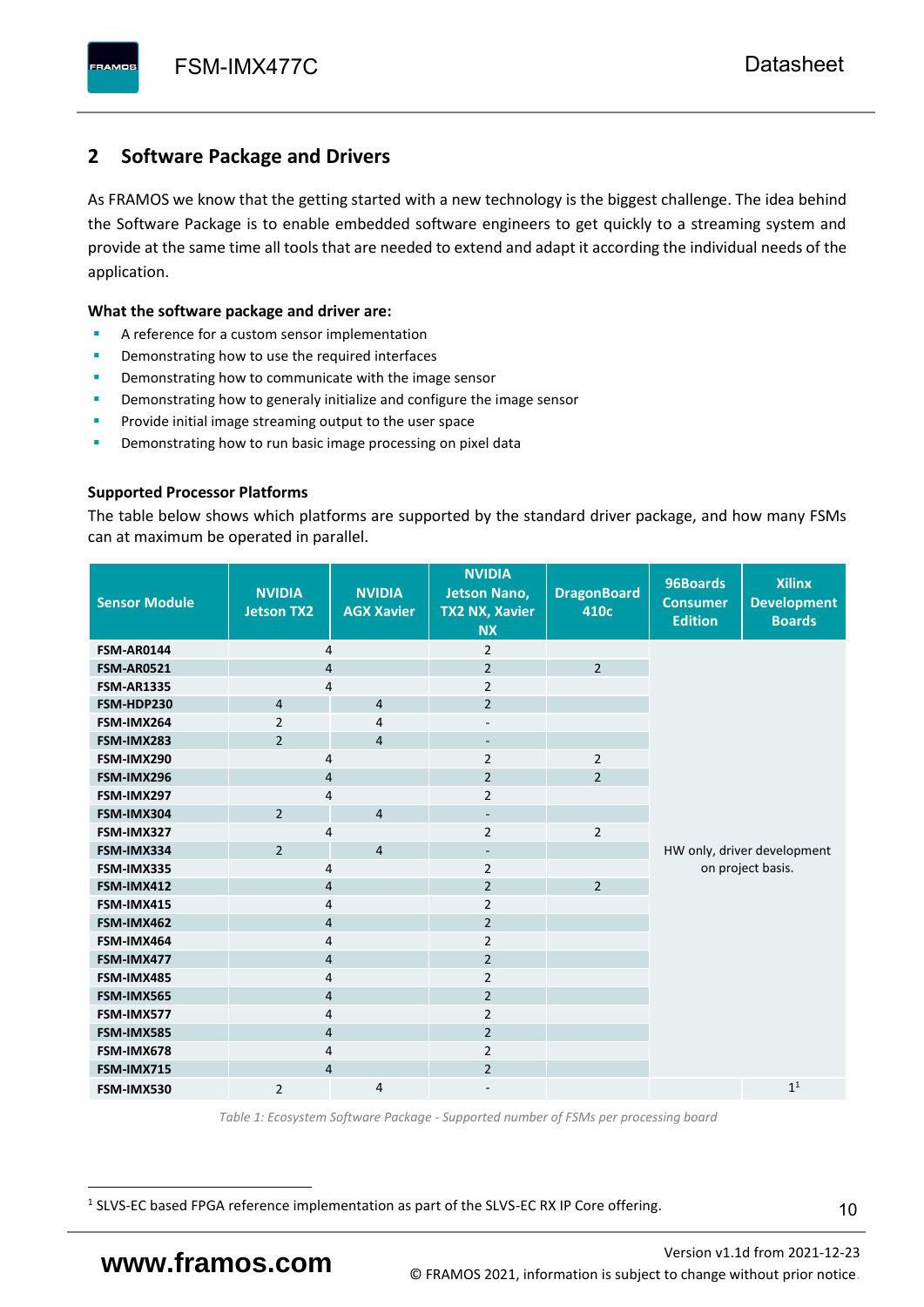#### <span id="page-12-0"></span>**2.1 Reference Software: NVIDIA Jetson Family**

The software package provided with the Development Kits of the FRAMOS Sensor Module Ecosystem provided for NVIDIA Jetson platforms provides a reference implementation of sensor and device drivers for MIPI CSI-2. It contains a minimum feature set demonstrating how to utilize the platform specific data interface and communication implementation, as well as the initialization of the image sensor and implementation of basic features.

#### **Package Content:**

- Platform and device drivers with Linux for Tegra Support
- V4L2 based subdevice drivers (low-level C API)
- Streamlined V4L2 library (LibSV) providing generic C/C++ API
- Display Examples:
	- OpenCV (Software)
	- LibArgus (Hardware)

#### **Supported Devices:**

- **NVIDIA Jetson Nano Developer Kit (B01)**
- **NVIDIA Jetson TX2 Developer Kit**
- NVIDIA Jetson TX2 NX Developer Kit
- **NVIDIA Jetson Xavier NX Developer Kit**
- **NVIDIA Jetson AGX Xavier Developer Kit**

### <span id="page-12-1"></span>**2.1.1 Platform and Sensor Device Drivers**

The driver divides into two main parts that are configured in separate ways – the Image Modes and the General Features of the image sensor.

#### **Image Modes**

These are major attributes that have impact to the image data stream formatting. They require a static preconfiguration within the device tree (DT):

- Image / streaming resolution
- Pixel format / bit depth
- Data rate / lane configuration

Each driver provides access to  $3 - 5$  pre-built configurations, reflecting the main operation modes of the imager. Beside the full resolution, that is always available, they allow to receive image streams in common video resolutions like VGA, Full HD and UHD as they are supported or make sense by the imagers, and utilize sensor features like ROI and binning.

They act as an example for implementation and usage and are available as source. Due to the size limitation of the device tree, it is not possible to integrate an extensive set of options.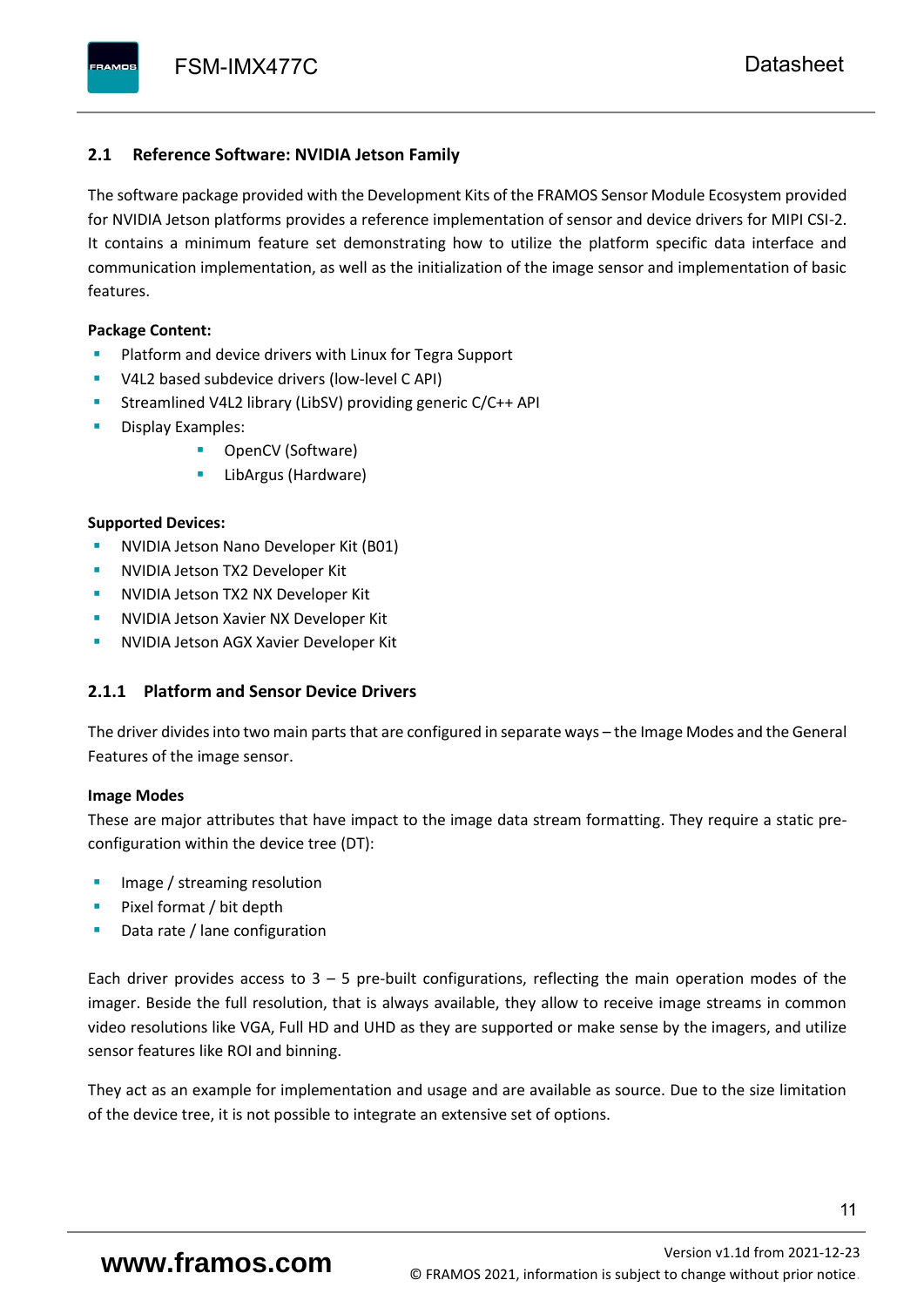#### **General Features**

These are attributes of the image sensor that do not manipulate the data stream formatting. The drivers provided with the Software Pack integrate the sensor features as shown in the table below.

| <b>Pre-Implemented</b><br><b>Features per</b><br><b>Model</b> | Gain (Analog / Digital) | <b>Frame Rate</b> | <b>Exposure Time</b> | Flip / Mirror | <b>IS Mode (Master / Slave)</b> | Sensor Mode ID | <b>Test Pattern Output</b> | <b>Black Level</b> | <b>HDR Output</b> | <b>Broadcast</b> | Data Rate | <b>Synchronizing Master</b> |                           |
|---------------------------------------------------------------|-------------------------|-------------------|----------------------|---------------|---------------------------------|----------------|----------------------------|--------------------|-------------------|------------------|-----------|-----------------------------|---------------------------|
| <b>FSM-AR0144</b>                                             |                         |                   |                      |               |                                 |                |                            |                    |                   |                  |           |                             |                           |
| <b>FSM-AR0521</b>                                             |                         |                   |                      |               |                                 |                |                            |                    |                   |                  |           |                             |                           |
| <b>FSM-AR1335</b>                                             |                         |                   |                      |               |                                 |                |                            |                    |                   |                  |           |                             |                           |
| FSM-HDP230                                                    |                         |                   |                      |               |                                 |                |                            |                    |                   |                  |           |                             |                           |
| FSM-IMX264                                                    |                         |                   |                      |               |                                 |                |                            |                    |                   |                  |           |                             |                           |
| FSM-IMX283                                                    |                         |                   |                      |               |                                 |                |                            |                    |                   |                  |           |                             |                           |
| FSM-IMX290                                                    |                         |                   |                      |               |                                 |                |                            |                    |                   |                  |           |                             |                           |
| FSM-IMX296                                                    |                         |                   |                      |               |                                 |                |                            |                    |                   |                  |           |                             |                           |
| FSM-IMX297                                                    |                         |                   |                      |               |                                 |                |                            |                    |                   |                  |           |                             |                           |
| FSM-IMX304                                                    |                         |                   |                      |               |                                 |                |                            |                    |                   |                  |           |                             |                           |
| FSM-IMX327                                                    |                         |                   |                      |               |                                 |                |                            |                    |                   |                  |           |                             |                           |
| FSM-IMX334                                                    |                         |                   |                      |               |                                 |                |                            |                    |                   |                  |           |                             |                           |
| FSM-IMX335                                                    |                         |                   |                      |               |                                 |                |                            |                    |                   |                  |           |                             |                           |
| FSM-IMX412                                                    |                         |                   |                      |               |                                 |                |                            |                    |                   |                  |           |                             |                           |
| FSM-IMX415                                                    |                         |                   |                      |               |                                 |                |                            |                    |                   |                  |           |                             |                           |
| FSM-IMX462                                                    |                         |                   |                      |               |                                 |                |                            |                    |                   |                  |           |                             | V4L (libsv) and libargus  |
| FSM-IMX464                                                    |                         |                   |                      |               |                                 |                |                            |                    |                   |                  |           |                             | V4L (libsv)               |
| FSM-IMX477                                                    |                         |                   |                      |               |                                 |                |                            |                    |                   |                  |           |                             | Not Supported/Implemented |
| FSM-IMX485                                                    |                         |                   |                      |               |                                 |                |                            |                    |                   |                  |           |                             |                           |
| FSM-IMX530                                                    |                         |                   |                      |               |                                 |                |                            |                    |                   |                  |           |                             |                           |
| FSM-IMX565                                                    |                         |                   |                      |               |                                 |                |                            |                    |                   |                  |           |                             |                           |
| FSM-IMX577                                                    |                         |                   |                      |               |                                 |                |                            |                    |                   |                  |           |                             |                           |
| FSM-IMX565                                                    |                         |                   |                      |               |                                 |                |                            |                    |                   |                  |           |                             |                           |
| FSM-IMX585                                                    |                         |                   |                      |               |                                 |                |                            |                    |                   |                  |           |                             |                           |
| FSM-IMX678                                                    |                         |                   |                      |               |                                 |                |                            |                    |                   |                  |           |                             |                           |
| FSM-IMX715                                                    |                         |                   |                      |               |                                 |                |                            |                    |                   |                  |           |                             |                           |

*Table 2: Supported sensor features on NVIDIA Jetson Family*

Further features, as they are supported by the image sensor, can be integrated into the driver sources using the image sensor datasheet.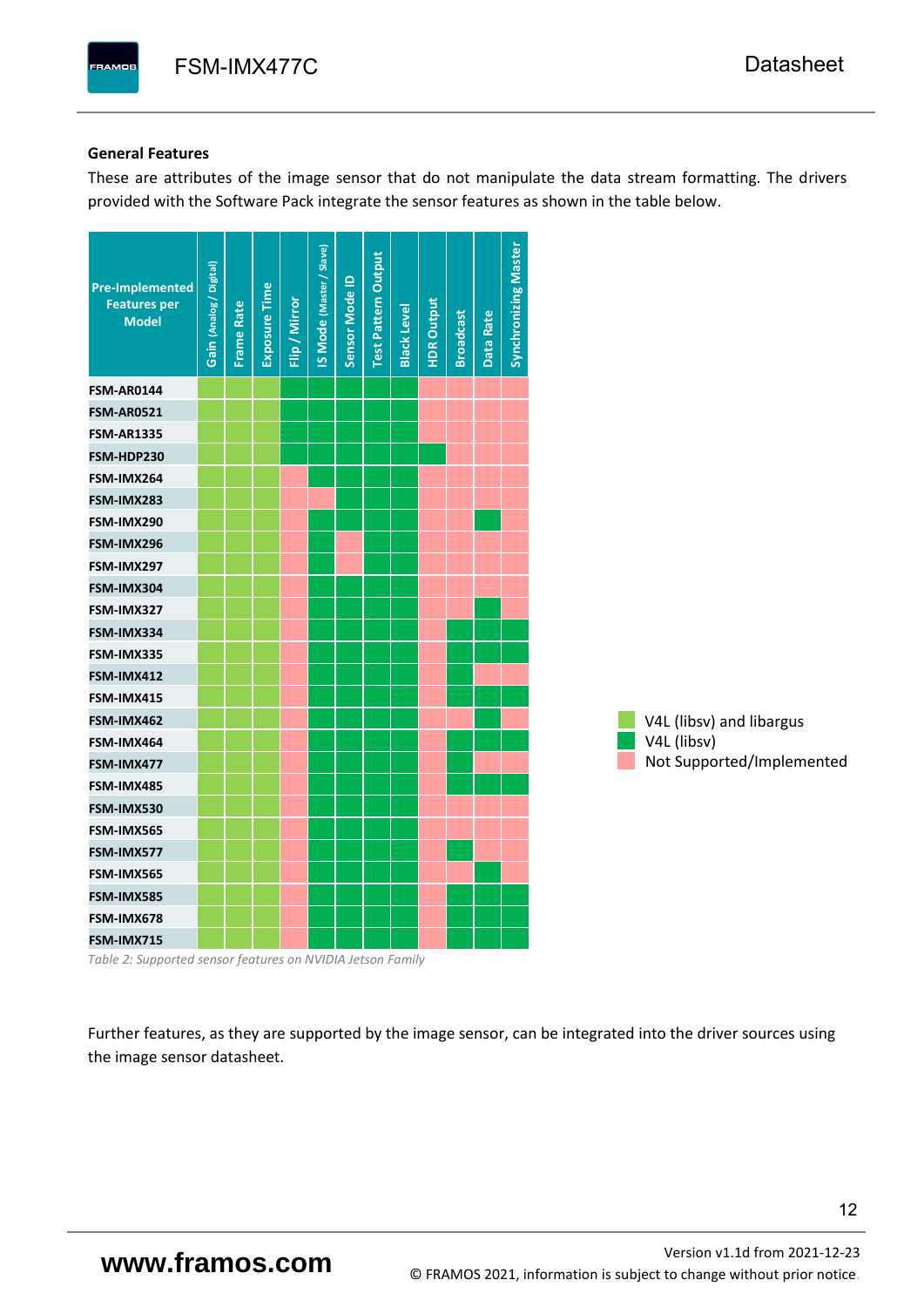# <span id="page-14-0"></span>**2.1.2 Image Pre-Processing Examples**

The provided image processing examples show the general mechanisms of data handling for an image processing using 3<sup>rd</sup>-party libraries. The OpenCV example provides data that is raw (mono) or demosaiced (color) and not further optimized for visual experience, while the LibArgus examples leverages the discrete ISP (Image Signal Processor) inside the Jetson SoC to optimize image reproduction.

## **Argus Camera Example:**

- Using hard ISP in NVIDIA Jetson SoCs, most performant option for image preprocessing
- Only applicable for color sensors (color processing can't be disabled)
- Most performant option
- Utilizing libArgus closed source library, support and tuning on individual basis through FRAMOS
- Example Implementation: Shows Demo Tuning per FSM Devkit

|                               | <b>Xavier</b><br>(AGX, NX) | Tegra X2<br>(TX2, TX2 NX) | Tegra X1<br>(TX1, Nano) |
|-------------------------------|----------------------------|---------------------------|-------------------------|
|                               | <b>Performance</b>         |                           |                         |
| Max. # of streams through ISP | 16                         | 12                        | 6                       |
| Pixel Bandwidth (max.)        | 2 Gpix/s                   | $1.4$ Gpix/s              | $1.4$ Gpix/s            |
| Image Resolution (max.)       | 64 MP                      | 24 MP                     | 24 MP                   |
| Image Width (max.)            | 6144 px                    | 6144 px                   | 6144 px                 |

*Table 3: ISP capabilities / limitations of NVIDIA Jetson Family*

The software package provided with our FSM Devkits contains a functionally and performance limited example configuration for the Jetson ISP. The configuration is sensor and lens related and demonstrates the combination of our standard kit in environments that are illuminated with fluorescent light, like in office or laboratory.

| <b>Supported Features in Default Configuration</b>                |                                             |  |  |  |  |  |  |
|-------------------------------------------------------------------|---------------------------------------------|--|--|--|--|--|--|
| Lens Considered (Type)                                            | Yes (Devkit Lens)                           |  |  |  |  |  |  |
| IR Cut Filter (Type)                                              | Yes (650nm/50%)                             |  |  |  |  |  |  |
| <b>Sensor Configuration</b>                                       | <b>Driver Default</b>                       |  |  |  |  |  |  |
| <b>Demosaic</b>                                                   | Yes <sup>2</sup>                            |  |  |  |  |  |  |
| <b>Black Level Compensation</b>                                   | <b>Yes (Calibrated)</b>                     |  |  |  |  |  |  |
| <b>Bad Pixel Correction</b>                                       | <b>Yes (Calibrated)</b>                     |  |  |  |  |  |  |
| <b>Color Correction</b>                                           | <b>Yes (Calibrated)</b>                     |  |  |  |  |  |  |
| Auto White Balance (A, TL84, D65)                                 | Limited (Calibrated for TL84 only)          |  |  |  |  |  |  |
| <b>Manual White Balancing</b>                                     | Limited (Not Calibrated)                    |  |  |  |  |  |  |
| Lens Shading / Falloff Correction                                 | Limited (Calibrated for Devkit lens)        |  |  |  |  |  |  |
| <b>Noise Reduction</b>                                            | Limited (Not Calibrated)                    |  |  |  |  |  |  |
| <b>Sharpening</b>                                                 | Limited (Not Calibrated)                    |  |  |  |  |  |  |
| Auto Exposure, Gain, Gamma,<br><b>Color/Tone, Contrast Tuning</b> | <b>Requires Application Specific Tuning</b> |  |  |  |  |  |  |

*Table 4: Default tuning of NVIDIA Jetson, supplied with FSM Devkits*

<sup>&</sup>lt;sup>2</sup> Demosaicing is always active and can't be disabled. For monochrome sensors refer to libSV to bypass the ISP.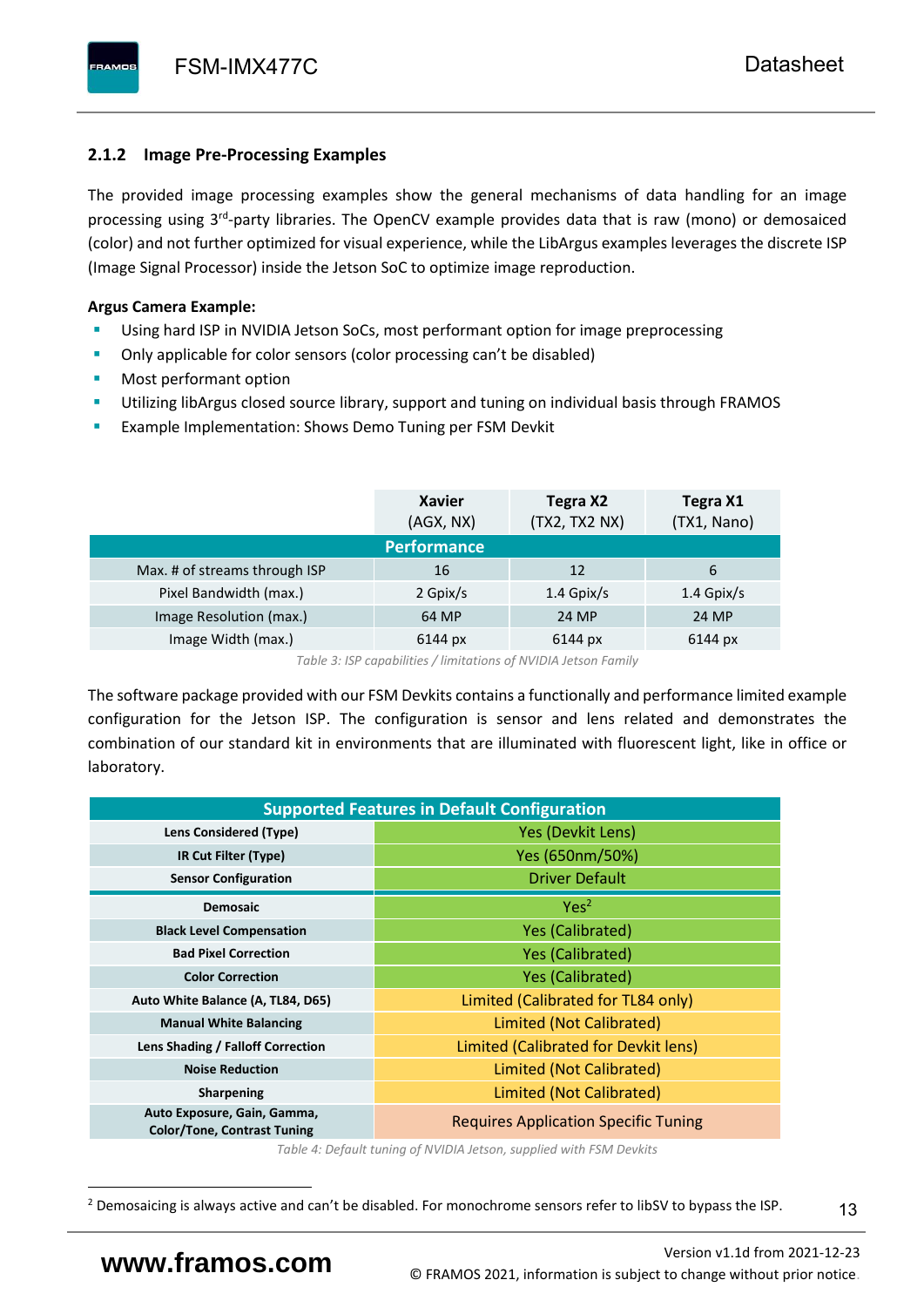To archive best performance and stable results also in variable lighting conditions, a fully featured calibration will be required. As NVIDIA camera partner, FRAMOS provides full ISP configurations for standard setups on request. Further, full custom calibration services considering lens and application specific requirements for sophisticated applications are provided on per project basis.

#### **OpenCV Example:**

- Open software library
- Easy to use and large feature set
- **•** Very resource hungry (CPU)
- Not recommended for pre-processing
- **Example Implementation: Demosaicing, Displaying**

Due to limited performance and extreme resource utilization, the image processing support utilizing the CPU will not be further enhanced.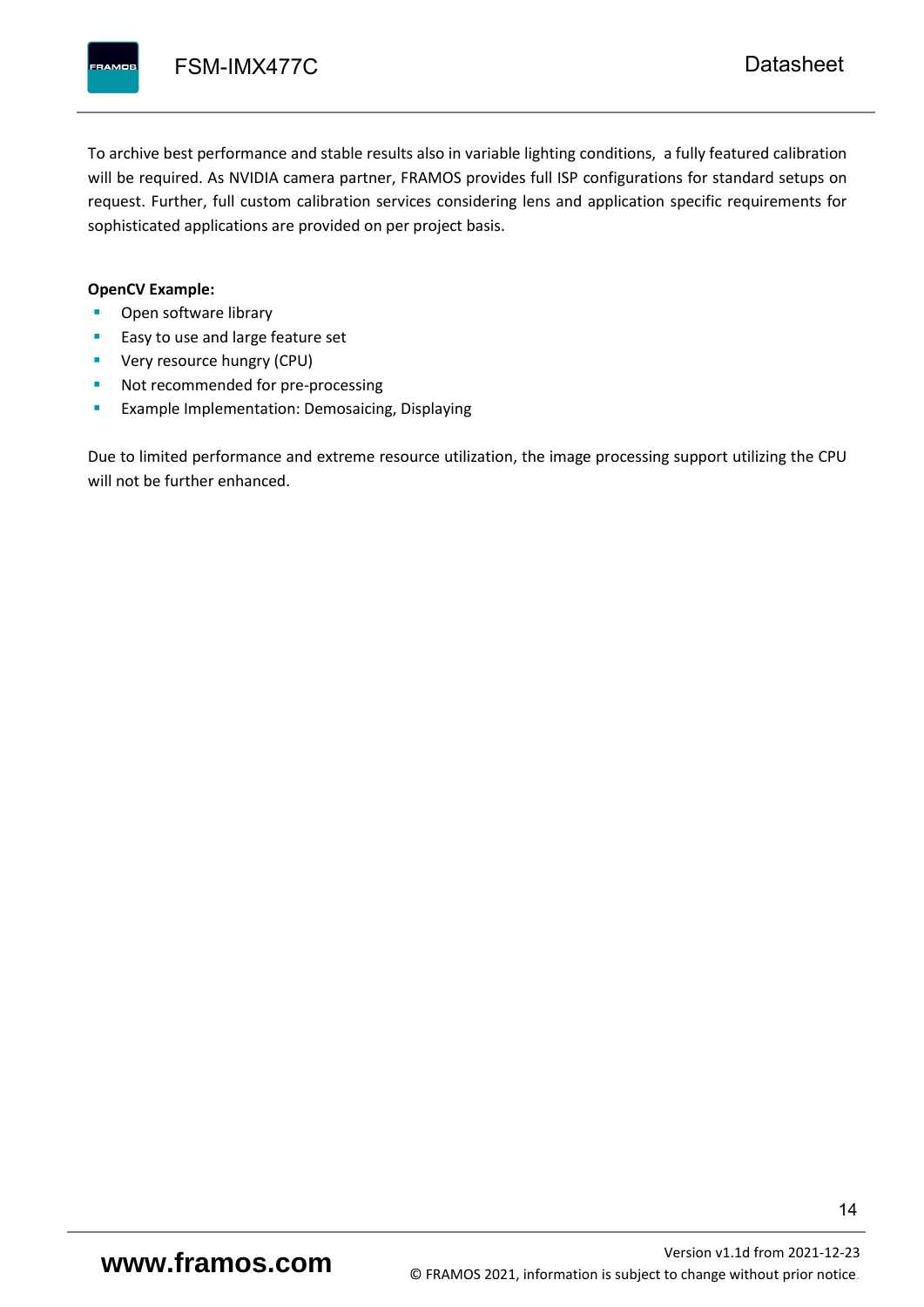# <span id="page-16-0"></span>**3 Ecosystem Compatibility Matrix**

## <span id="page-16-1"></span>**3.1 Hardware Support**

The following matrix shows the compatibility of FSMs, FSAs and FPAs to each other. The FSAs differentiate to each other by supplied voltages, power up sequence, generated clock (oscillator) and physical attributes.

| <b>Item</b> | FSM-IMX477<br>FSM-IMX577                                | FSM-IMX290<br>FSM-IMX327<br>FSM-IMX334<br>FSM-IMX335<br>FSM-IMX412 FSM-IMX462<br>FSM-IMX464<br><b>FSM-IMX485</b> | <b>FSM-IMX296</b><br>FSM-IMX297                         | <b>FSM-AR0521</b><br><b>FSM-AR1335</b>                  | FSM-IMX415<br><b>FSM-IMX715 FSM-IMX283</b>              |                                            | <b>FSM-AR0144</b>                                       | FSM-HDP230                                              | FSM-IMX565<br>FSM-IMX585<br>FSM-IMX678                  |
|-------------|---------------------------------------------------------|------------------------------------------------------------------------------------------------------------------|---------------------------------------------------------|---------------------------------------------------------|---------------------------------------------------------|--------------------------------------------|---------------------------------------------------------|---------------------------------------------------------|---------------------------------------------------------|
| FSA-FT1/A   | FPA-4.A/TXA<br>FPA-A/NVN<br>FPA-2.A/96B<br>FPA-ABC/XX13 |                                                                                                                  |                                                         |                                                         |                                                         |                                            |                                                         |                                                         |                                                         |
| FSA-FT3/A   |                                                         | FPA-4.A/TXA<br>FPA-A/NVN <sup>4</sup><br>FPA-2.A/96B<br>FPA-ABC/XX13                                             |                                                         |                                                         |                                                         |                                            |                                                         |                                                         |                                                         |
| FSA-FT6/A   |                                                         |                                                                                                                  | FPA-4.A/TXA<br>FPA-A/NVN<br>FPA-2.A/96B<br>FPA-ABC/XX13 |                                                         |                                                         |                                            |                                                         |                                                         |                                                         |
| FSA-FT7/A   |                                                         |                                                                                                                  |                                                         | FPA-4.A/TXA<br>FPA-A/NVN<br>FPA-2.A/96B<br>FPA-ABC/XX13 |                                                         |                                            |                                                         |                                                         |                                                         |
| FSA-FT11/A  |                                                         |                                                                                                                  |                                                         |                                                         | FPA-4.A/TXA<br>FPA-A/NVN<br>FPA-2.A/96B<br>FPA-ABC/XX13 |                                            |                                                         |                                                         |                                                         |
| FSA-FT12/A  |                                                         |                                                                                                                  |                                                         |                                                         |                                                         | FPA-4.A/TXA<br>FPA-2.A/96B<br>FPA-ABC/XX13 |                                                         |                                                         |                                                         |
| FSA-FT13/A  |                                                         |                                                                                                                  |                                                         |                                                         |                                                         |                                            | FPA-4.A/TXA<br>FPA-A/NVN<br>FPA-2.A/96B<br>FPA-ABC/XX13 |                                                         |                                                         |
| FSA-FT19/A  |                                                         |                                                                                                                  |                                                         |                                                         |                                                         |                                            |                                                         | FPA-4.A/TXA<br>FPA-A/NVN<br>FPA-2.A/96B<br>FPA-ABC/XX13 |                                                         |
| FSA-FT26/A  |                                                         |                                                                                                                  |                                                         |                                                         |                                                         |                                            |                                                         |                                                         | FPA-4.A/TXA<br>FPA-A/NVN<br>FPA-2.A/96B<br>FPA-ABC/XX13 |

#### <span id="page-16-2"></span>**Sensor Modules with MIPI CSI-2 (D-PHY) Output**

*Table 5: Ecosystem Compatibility Matrix – Native CSI-2 (D-PHY) FSMs*

Version [v1.1d](#page-0-3) from 2021-12-23 **www.framos.com** © FRAMOS 2021, [information is subject to change without prior notice.](mailto:sales@framos.de)

<sup>&</sup>lt;sup>3</sup> Not verified, Xilinx Development Board with hard MIPI CSI-2 / D-PHY interface.

<sup>4</sup> FSM-IMX334 is not supported due to the sensor requiring 4-lanes MIPI.